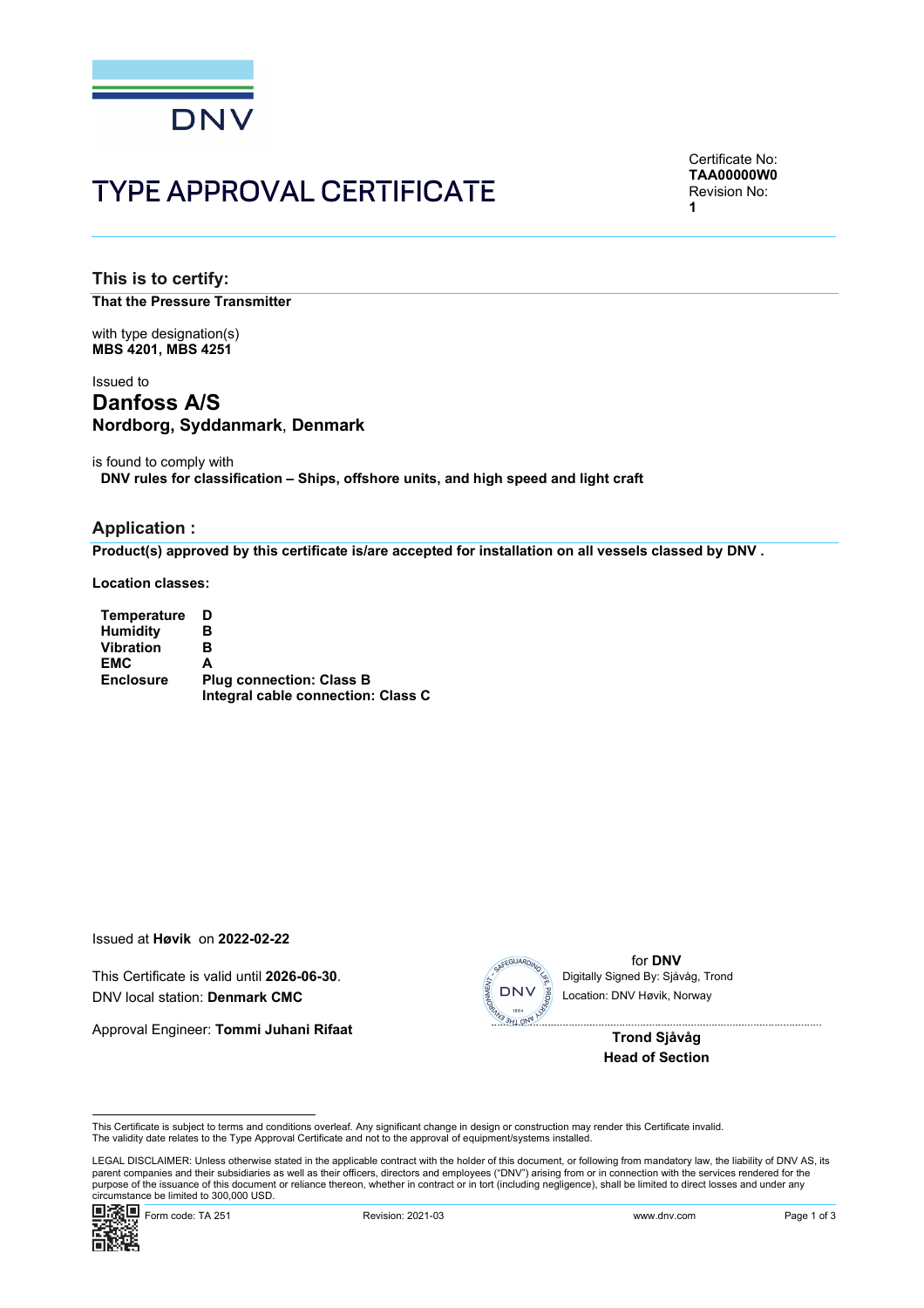

Job Id: Certificate No: Revision No:

262.1-002310-7 **TAA00000W0**  $\overline{\mathbf{1}}$ 

# **Product description**

Type: MBS 4201, MBS 4251 Ranges: 0-1 bar to 0-600 bar Connections: 1) Plug Hirschmann GDM 3011 and GDME 213 2) Integral cable 3) Integral cable with PG9 cable gland

# **Place of manufacture**

Danfoss (Tianjin) Ltd, Wuqing Development Area, 9 Quanhui Road, 301700 Tianjin, China

# **Approval conditions**

The Type Approval covers hardware listed under Product description. When the hardware is used in applications to be classed by DNV, documentation for the actual application is to be submitted for approval by the manufacturer of the application system in each case. Reference is made to DNV rules for classification of ships Pt.4 Ch.9 Control and monitoring systems.

#### **Application/Limitation**

Ex-certification is not covered by this certificate. Application in hazardous area to be approved in each case according to the Rules and Ex-Certification/ Special Condition for Safe Use listed in valid Ex-certificate issued by a notified/recognized Certification Body.

#### **Type Approval documentation**

| Data sheet:   | AI244686442908en-000301, dated 2020-10                                                |
|---------------|---------------------------------------------------------------------------------------|
| Drawings:     | Approval drawings: 060R3009 ver.01, 060C0335, 060G0215, 060C0331, 060G0249, 060C0450, |
|               | 060G2252, 060G2288, 060G2768 ver.01, 640B0911 ver.00                                  |
|               | MBS 4500: 060R3065, 060R3066                                                          |
| Test reports: | MBS33 Ship classification approval 93.06.15, dated 1993-06-15                         |
|               | EMC test on MBS 33M TR 060G055, dated 1999-01-18                                      |
|               | Danfoss Sinus vibration 2006-2116-1, dated 2006-03-10                                 |
|               | Danfoss IP67 tightness test 2006-2116E-2, dated 2006-03-10                            |
|               | T204616 - Vibration test of MBS Pressure transmitters, dated 2013-03-05               |
|               | T204616 – Dry heat, dated 2013-03-06                                                  |
|               | T204616 – Cold test. dated 2013-03-07                                                 |
|               | T204616 - Damp heat test, dated 2013-03-07                                            |
|               | T204616-IP65, dated 2013-03-11                                                        |
|               | T204616-IP67, dated 2013-03-12                                                        |
|               | E212000E1 - EMC, 2021-10-08                                                           |
|               | U212000E1 - Dry Heat, 2021-10-20                                                      |

Type approval periodical assessment report for TAA00000W0, Tianjin 2022-02-17

#### **Tests carried out**

Applicable tests according to DNV-CG-0339, August 2021.

# **Marking of product**

The products to be marked with:

- manufacturer name
- model name
- serial number
- power supply ratings